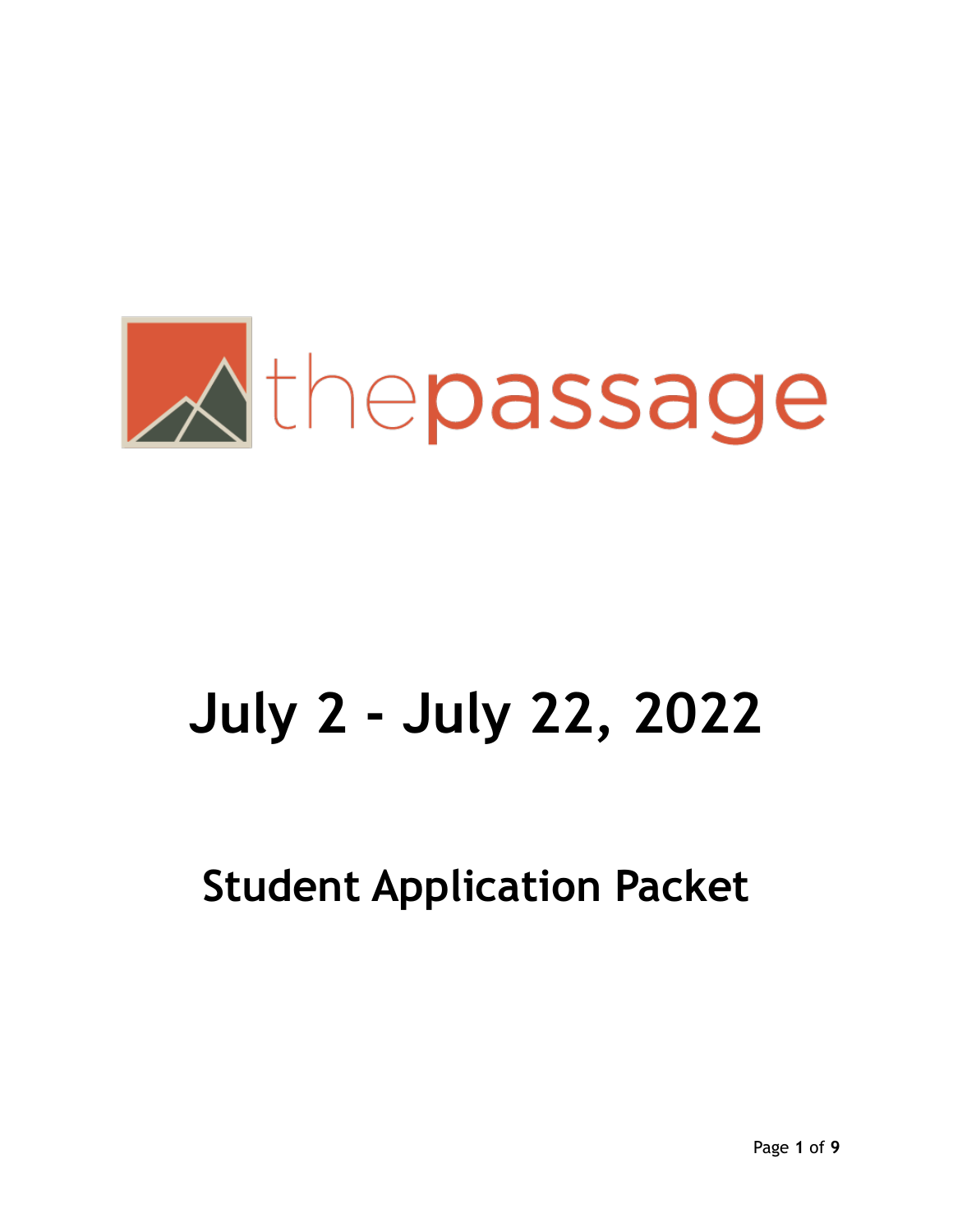#### **Mission Statement**

The Passage is a ministry training tool of the North American Missions Department of the Pennsylvania District of the United Pentecostal Church designed to help develop Kingdom-minded leaders equipped for ministry in their local churches, and to broaden the potential labor pool of future church planters in Pennsylvania. Trip candidates will participate in classroom education, hands on training, and camp involvement. They will benefit from the ministry of district officials, church planters, and guest ministers, as well as be a blessing to our current North American Churches where they will be involved in evangelism, Bible studies, and services.

#### **Age Requirements**

The Passage is open to applicants 16-25 years of age. If an applicant is 15 but will turn 16 by the start of the trip, they may also qualify. Applicants must be US citizens.

#### **Application Process**

Candidates for The Passage are required to complete and submit an application prior to the application deadline of April 25th. There is a non-refundable application fee of \$100.00 that goes toward the total cost of your trip. The application must have the approval of the candidate's pastor and will be evaluated by the PA Nam Director and The Passage Committee for approval. A pastoral reference form will be required once the application is received.

#### **Budget**

The trip budget is \$750.00. Each participant of The Passage must raise his/her own budget. Support may be acquired from relatives, friends, and the local church. The budget includes lodging, meals, onsite transportation, and sightseeing. Souvenirs and snacks between meals are not included. The budget includes registration to the PA District Camp where participants will be involved as workers. Pricing is subject to change.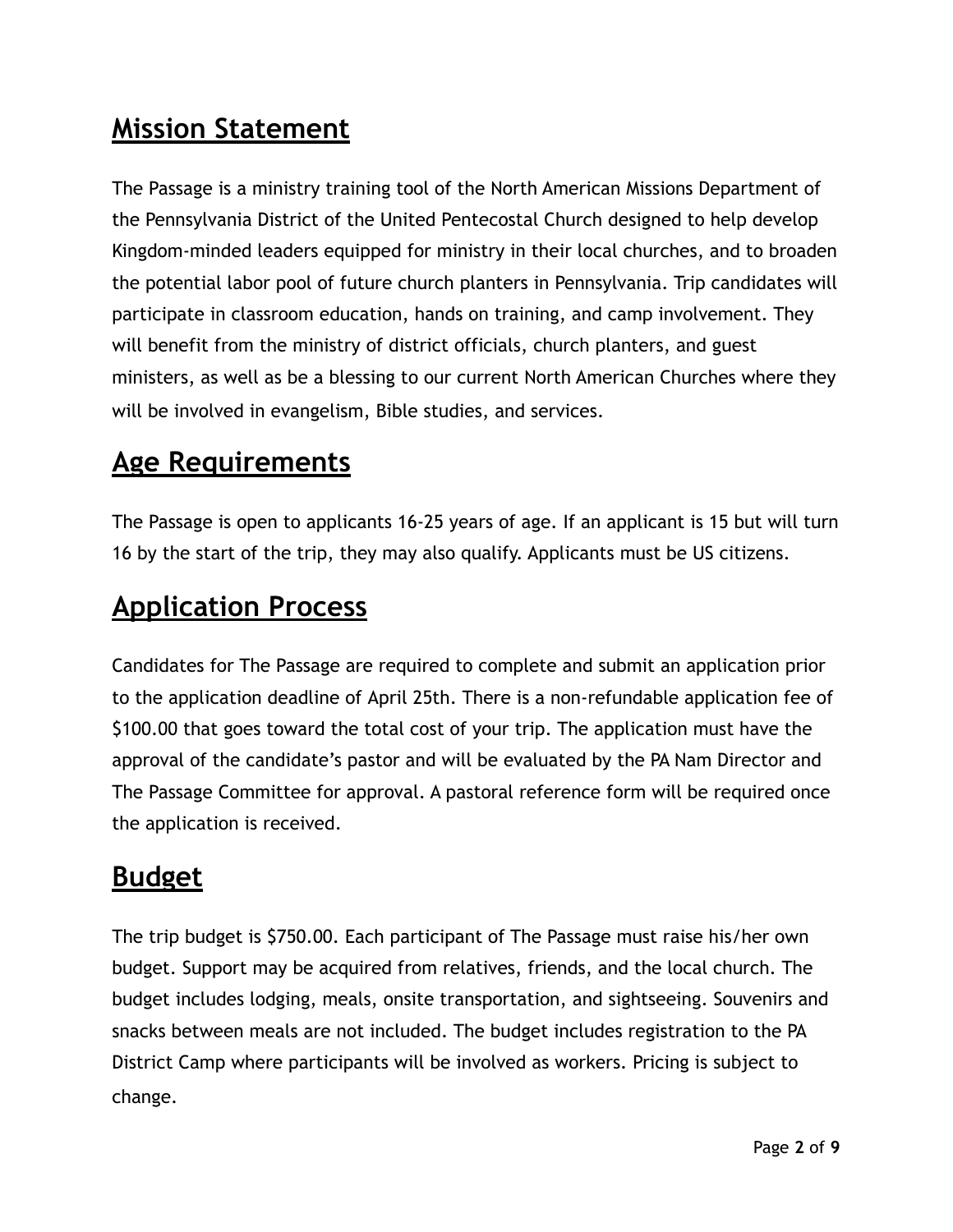### **Payment Schedule**

All payments must be made by check or money order to PA District NAM. The first \$100.00 is the non-refundable application fee that must be submitted by April 25th. The second payment is due by May 23rd in the amount of \$325.00. The final payment of \$325.00 must be postmarked by June 20th.

#### **Contact Information**

Applications and all payments must be mailed to the PA NAM Director, Rev. Michael Wright at 2709 Grand St. Williamsport, PA 17701.

Questions regarding The Passage can be directed to the PA NAM Director, Rev. Michael Wright by calling 570.367.9942 or emailing mrwright.pa@gmail.com.

#### **2022 Snapshot**

Participants will get to engage in 6 days of classroom teaching and impartation challenging them to grow in their faith and in leadership. There will be 8 days of hands-on ministry and fun-filled activities as we partner with the following church planting families; the Hulseys in Lebanon, the Jeans in Lancaster, the Pichardos in Harrisburg, and the Wevodaus in Hershey. The trip will conclude with an exciting week of worshipping and serving at PA District Camp. Following the trip, participants will be encouraged and equipped to be a blessing as they serve in their local church under the direction of their pastor.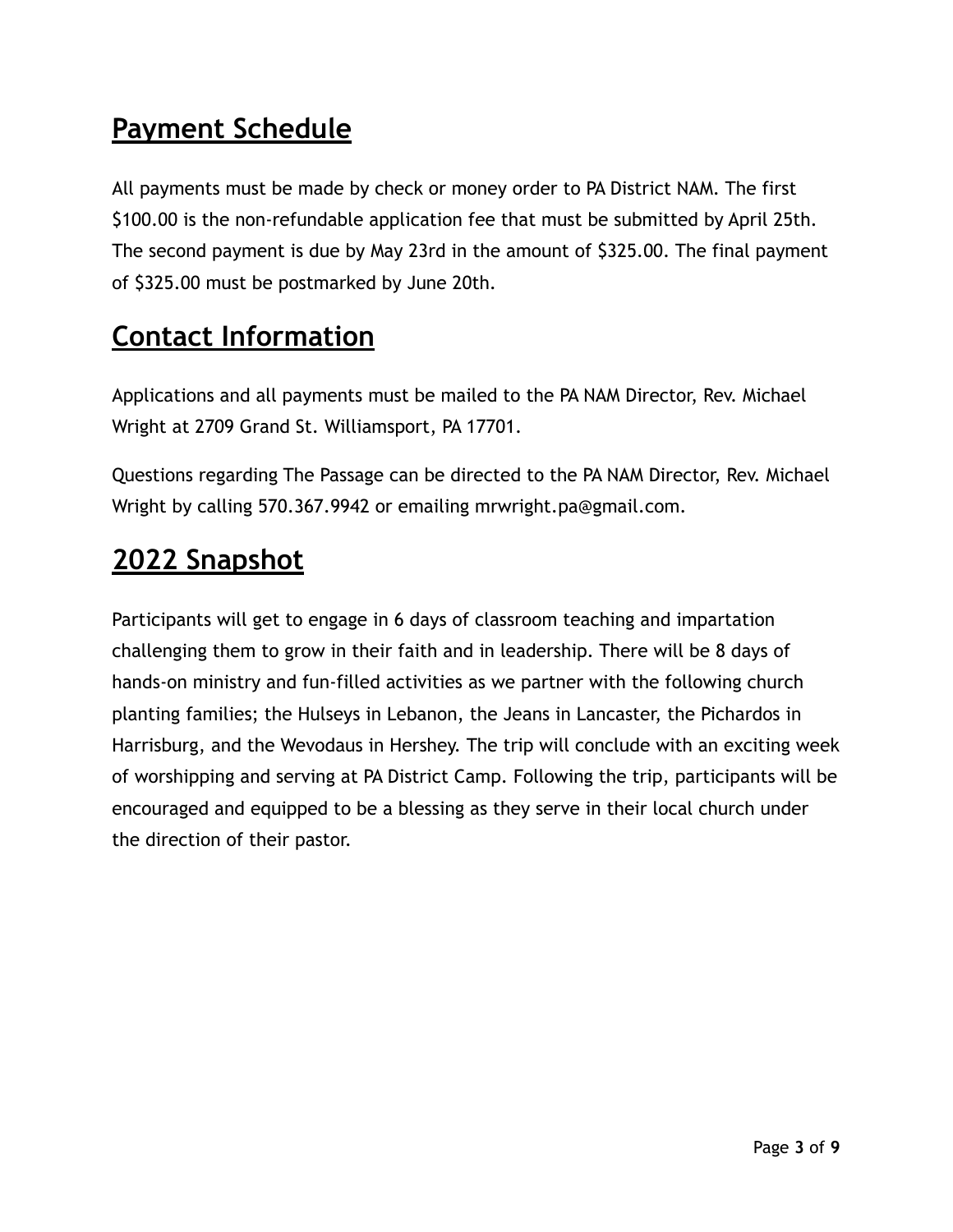## **2022 Student Application**

| ----<br>-----------<br>Legal Name (First Middle Last): |
|--------------------------------------------------------|
| <b>Birth Gender:</b>                                   |
| Date of Birth:                                         |
| Citizenship:                                           |
| <b>Marital Status:</b>                                 |

#### **Profile Information**

**Legal Information**

Cell Phone Number:

Email Address:

Mailing Address:

If you are 18 and under, have you received permission from your parents or legal guardian to apply for The Passage?

\_\_\_\_\_\_\_\_\_\_\_\_\_\_\_\_\_\_\_\_\_\_\_\_\_\_\_\_\_\_\_\_\_\_\_\_\_\_\_\_\_\_\_\_\_\_\_\_\_\_\_\_\_\_\_\_\_\_\_\_\_\_\_\_\_\_

 $\overline{\phantom{a}}$  , and the contract of the contract of the contract of the contract of the contract of the contract of the contract of the contract of the contract of the contract of the contract of the contract of the contrac

 $\overline{\phantom{a}}$  , and the contract of the contract of the contract of the contract of the contract of the contract of the contract of the contract of the contract of the contract of the contract of the contract of the contrac

\_\_\_\_\_\_\_\_\_\_\_\_\_\_\_\_\_\_\_\_\_\_\_\_\_\_\_\_\_\_\_\_\_\_\_\_\_\_\_\_\_\_\_\_\_\_\_\_\_\_\_\_\_\_\_\_\_\_\_\_\_\_\_\_\_\_

\_\_\_\_\_\_\_\_\_\_\_\_\_\_\_\_\_\_\_\_\_\_\_\_\_\_\_\_\_\_\_\_\_\_\_\_\_\_\_\_\_\_\_\_\_\_\_\_\_\_\_\_\_\_\_\_\_\_\_\_\_\_\_\_\_\_

Father's Legal Name (Full Name):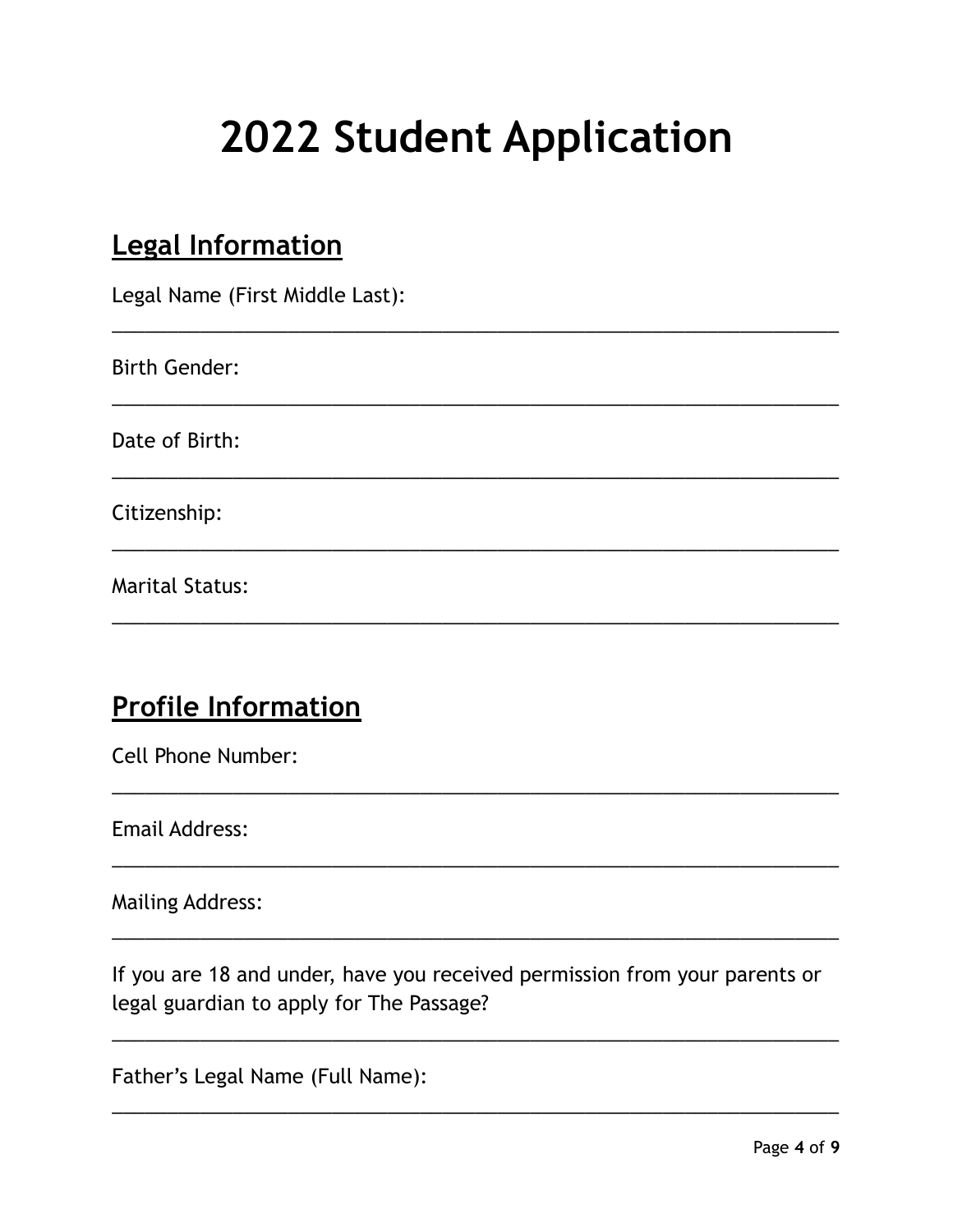Mother's Legal Name (Full Name):

Guardian's Legal Name (only if parental info is not listed):

\_\_\_\_\_\_\_\_\_\_\_\_\_\_\_\_\_\_\_\_\_\_\_\_\_\_\_\_\_\_\_\_\_\_\_\_\_\_\_\_\_\_\_\_\_\_\_\_\_\_\_\_\_\_\_\_\_\_\_\_\_\_\_\_\_\_

\_\_\_\_\_\_\_\_\_\_\_\_\_\_\_\_\_\_\_\_\_\_\_\_\_\_\_\_\_\_\_\_\_\_\_\_\_\_\_\_\_\_\_\_\_\_\_\_\_\_\_\_\_\_\_\_\_\_\_\_\_\_\_\_\_\_

 $\overline{\phantom{a}}$  , and the contract of the contract of the contract of the contract of the contract of the contract of the contract of the contract of the contract of the contract of the contract of the contract of the contrac

 $\overline{\phantom{a}}$  , and the contract of the contract of the contract of the contract of the contract of the contract of the contract of the contract of the contract of the contract of the contract of the contract of the contrac

\_\_\_\_\_\_\_\_\_\_\_\_\_\_\_\_\_\_\_\_\_\_\_\_\_\_\_\_\_\_\_\_\_\_\_\_\_\_\_\_\_\_\_\_\_\_\_\_\_\_\_\_\_\_\_\_\_\_\_\_\_\_\_\_\_\_

\_\_\_\_\_\_\_\_\_\_\_\_\_\_\_\_\_\_\_\_\_\_\_\_\_\_\_\_\_\_\_\_\_\_\_\_\_\_\_\_\_\_\_\_\_\_\_\_\_\_\_\_\_\_\_\_\_\_\_\_\_\_\_\_\_\_

Emergency Contact (Full Name):

Emergency Contact – Relationship to Applicant:

Emergency Contact Cell Phone:

Emergency Contact Email:

#### **Church Information**

Have you received permission from your pastor to apply for The Passage?

 $\overline{\phantom{a}}$  , and the contract of the contract of the contract of the contract of the contract of the contract of the contract of the contract of the contract of the contract of the contract of the contract of the contrac

 $\overline{\phantom{a}}$  , and the contract of the contract of the contract of the contract of the contract of the contract of the contract of the contract of the contract of the contract of the contract of the contract of the contrac

\_\_\_\_\_\_\_\_\_\_\_\_\_\_\_\_\_\_\_\_\_\_\_\_\_\_\_\_\_\_\_\_\_\_\_\_\_\_\_\_\_\_\_\_\_\_\_\_\_\_\_\_\_\_\_\_\_\_\_\_\_\_\_\_\_\_

\_\_\_\_\_\_\_\_\_\_\_\_\_\_\_\_\_\_\_\_\_\_\_\_\_\_\_\_\_\_\_\_\_\_\_\_\_\_\_\_\_\_\_\_\_\_\_\_\_\_\_\_\_\_\_\_\_\_\_\_\_\_\_\_\_\_

Pastor (Full Name):

Pastor or Church Phone Number:

Church (Name, City, State):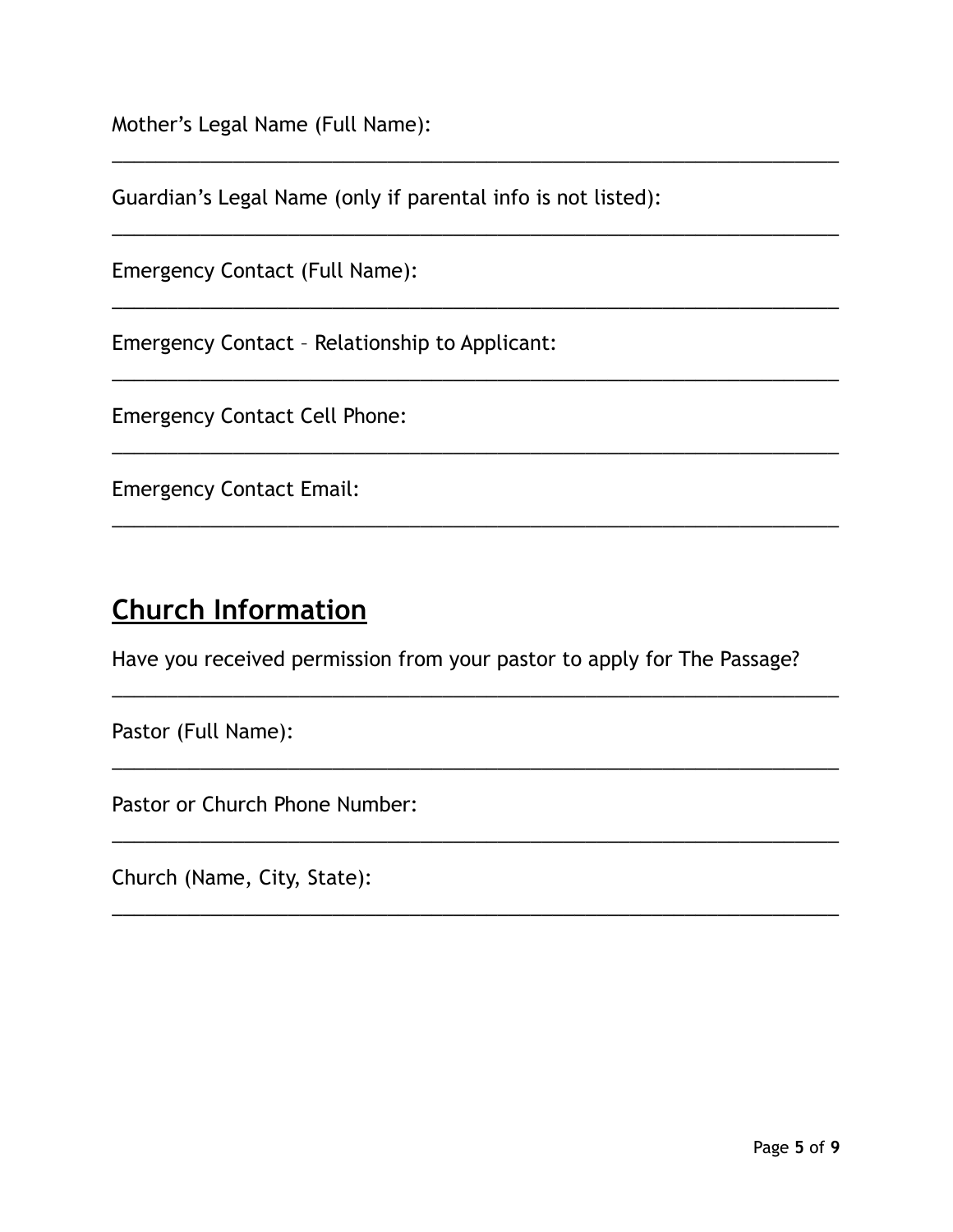#### **Medical & Background Information**

List any medical training or experience:

**Medical Conditions/Medications:** 

List any allergies you have (food, animals, medicines, etc.):

Have you ever been convicted of a crime? If yes, please explain:

Are you receiving, or have received, professional counseling or treatment for any mental, emotional, or physical illness? If yes, please explain:

Have you ever been in a behavioral rehabilitation program? If yes, please explain: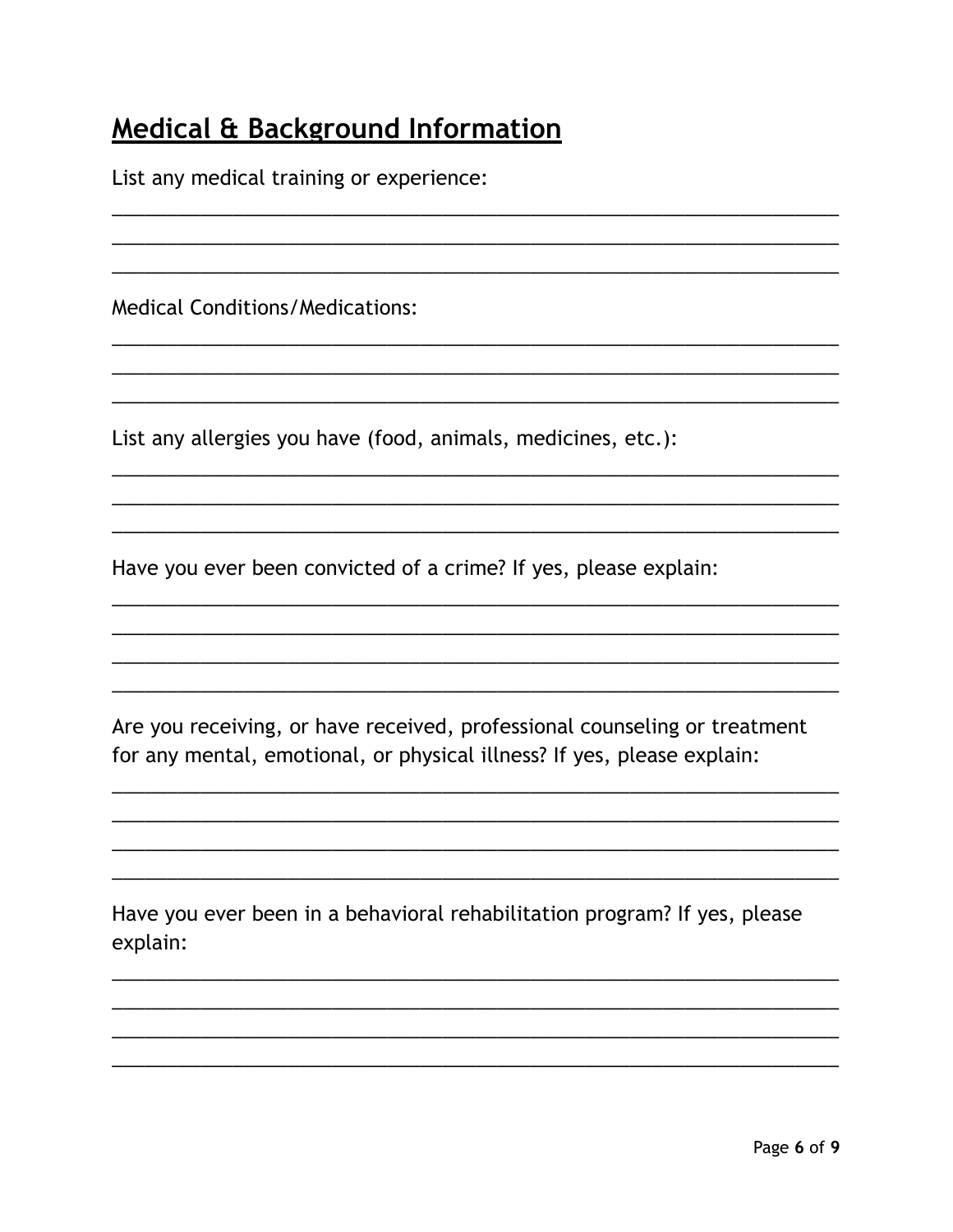#### **Spiritual Development**

Have you repented of your sins and are striving to live a Christian lifestyle?

Have you been baptized by immersion in the name of Jesus for the remission of sins?

\_\_\_\_\_\_\_\_\_\_\_\_\_\_\_\_\_\_\_\_\_\_\_\_\_\_\_\_\_\_\_\_\_\_\_\_\_\_\_\_\_\_\_\_\_\_\_\_\_\_\_\_\_\_\_\_\_\_\_\_\_\_\_\_\_\_

\_\_\_\_\_\_\_\_\_\_\_\_\_\_\_\_\_\_\_\_\_\_\_\_\_\_\_\_\_\_\_\_\_\_\_\_\_\_\_\_\_\_\_\_\_\_\_\_\_\_\_\_\_\_\_\_\_\_\_\_\_\_\_\_\_\_

\_\_\_\_\_\_\_\_\_\_\_\_\_\_\_\_\_\_\_\_\_\_\_\_\_\_\_\_\_\_\_\_\_\_\_\_\_\_\_\_\_\_\_\_\_\_\_\_\_\_\_\_\_\_\_\_\_\_\_\_\_\_\_\_\_\_

Have you received the gift of the Holy Ghost evidenced by speaking with other tongues?

Please circle any church related activities you have been involved in: Preaching, Leading Worship, Praise-Singing, Playing Instruments, Teaching/ Helping Sunday-School, Home Bible Studies, Drama/Sign Team, Testimonies, Sound Team, Nursing Home, Prison, CMI, or P7. List any other areas of involvement not included:

\_\_\_\_\_\_\_\_\_\_\_\_\_\_\_\_\_\_\_\_\_\_\_\_\_\_\_\_\_\_\_\_\_\_\_\_\_\_\_\_\_\_\_\_\_\_\_\_\_\_\_\_\_\_\_\_\_\_\_\_\_\_\_\_\_\_ \_\_\_\_\_\_\_\_\_\_\_\_\_\_\_\_\_\_\_\_\_\_\_\_\_\_\_\_\_\_\_\_\_\_\_\_\_\_\_\_\_\_\_\_\_\_\_\_\_\_\_\_\_\_\_\_\_\_\_\_\_\_\_\_\_\_ \_\_\_\_\_\_\_\_\_\_\_\_\_\_\_\_\_\_\_\_\_\_\_\_\_\_\_\_\_\_\_\_\_\_\_\_\_\_\_\_\_\_\_\_\_\_\_\_\_\_\_\_\_\_\_\_\_\_\_\_\_\_\_\_\_\_

\_\_\_\_\_\_\_\_\_\_\_\_\_\_\_\_\_\_\_\_\_\_\_\_\_\_\_\_\_\_\_\_\_\_\_\_\_\_\_\_\_\_\_\_\_\_\_\_\_\_\_\_\_\_\_\_\_\_\_\_\_\_\_\_\_\_ \_\_\_\_\_\_\_\_\_\_\_\_\_\_\_\_\_\_\_\_\_\_\_\_\_\_\_\_\_\_\_\_\_\_\_\_\_\_\_\_\_\_\_\_\_\_\_\_\_\_\_\_\_\_\_\_\_\_\_\_\_\_\_\_\_\_ \_\_\_\_\_\_\_\_\_\_\_\_\_\_\_\_\_\_\_\_\_\_\_\_\_\_\_\_\_\_\_\_\_\_\_\_\_\_\_\_\_\_\_\_\_\_\_\_\_\_\_\_\_\_\_\_\_\_\_\_\_\_\_\_\_\_ \_\_\_\_\_\_\_\_\_\_\_\_\_\_\_\_\_\_\_\_\_\_\_\_\_\_\_\_\_\_\_\_\_\_\_\_\_\_\_\_\_\_\_\_\_\_\_\_\_\_\_\_\_\_\_\_\_\_\_\_\_\_\_\_\_\_ \_\_\_\_\_\_\_\_\_\_\_\_\_\_\_\_\_\_\_\_\_\_\_\_\_\_\_\_\_\_\_\_\_\_\_\_\_\_\_\_\_\_\_\_\_\_\_\_\_\_\_\_\_\_\_\_\_\_\_\_\_\_\_\_\_\_ \_\_\_\_\_\_\_\_\_\_\_\_\_\_\_\_\_\_\_\_\_\_\_\_\_\_\_\_\_\_\_\_\_\_\_\_\_\_\_\_\_\_\_\_\_\_\_\_\_\_\_\_\_\_\_\_\_\_\_\_\_\_\_\_\_\_

Provide level of experience in areas of involvement:

Do you feel a call to a particular area of Christian service? If yes, what?

\_\_\_\_\_\_\_\_\_\_\_\_\_\_\_\_\_\_\_\_\_\_\_\_\_\_\_\_\_\_\_\_\_\_\_\_\_\_\_\_\_\_\_\_\_\_\_\_\_\_\_\_\_\_\_\_\_\_\_\_\_\_\_\_\_\_ \_\_\_\_\_\_\_\_\_\_\_\_\_\_\_\_\_\_\_\_\_\_\_\_\_\_\_\_\_\_\_\_\_\_\_\_\_\_\_\_\_\_\_\_\_\_\_\_\_\_\_\_\_\_\_\_\_\_\_\_\_\_\_\_\_\_ \_\_\_\_\_\_\_\_\_\_\_\_\_\_\_\_\_\_\_\_\_\_\_\_\_\_\_\_\_\_\_\_\_\_\_\_\_\_\_\_\_\_\_\_\_\_\_\_\_\_\_\_\_\_\_\_\_\_\_\_\_\_\_\_\_\_ \_\_\_\_\_\_\_\_\_\_\_\_\_\_\_\_\_\_\_\_\_\_\_\_\_\_\_\_\_\_\_\_\_\_\_\_\_\_\_\_\_\_\_\_\_\_\_\_\_\_\_\_\_\_\_\_\_\_\_\_\_\_\_\_\_\_ \_\_\_\_\_\_\_\_\_\_\_\_\_\_\_\_\_\_\_\_\_\_\_\_\_\_\_\_\_\_\_\_\_\_\_\_\_\_\_\_\_\_\_\_\_\_\_\_\_\_\_\_\_\_\_\_\_\_\_\_\_\_\_\_\_\_ \_\_\_\_\_\_\_\_\_\_\_\_\_\_\_\_\_\_\_\_\_\_\_\_\_\_\_\_\_\_\_\_\_\_\_\_\_\_\_\_\_\_\_\_\_\_\_\_\_\_\_\_\_\_\_\_\_\_\_\_\_\_\_\_\_\_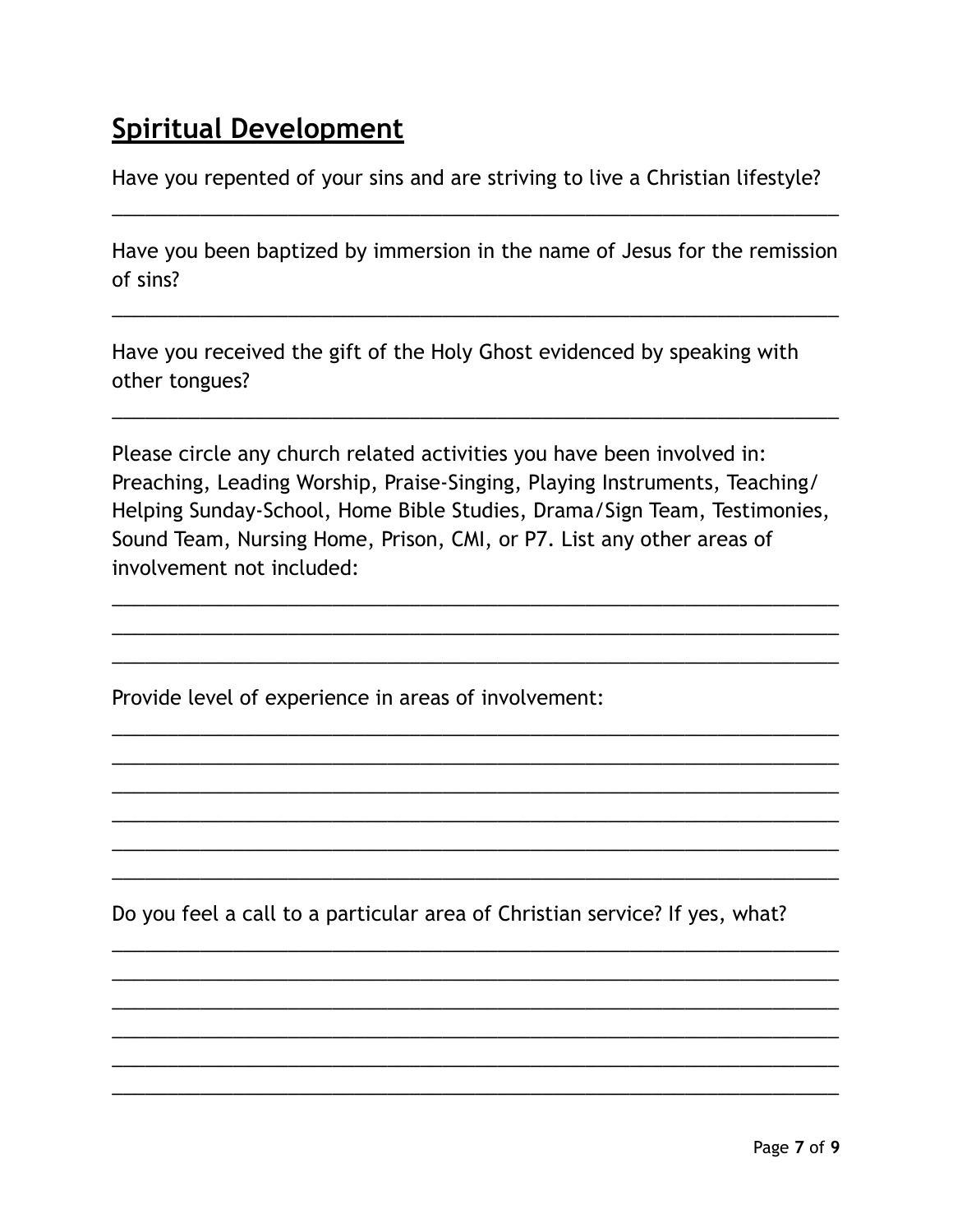| Why do you want to participate in The Passage? |
|------------------------------------------------|
|                                                |
|                                                |
|                                                |
|                                                |
|                                                |
|                                                |
|                                                |
|                                                |
|                                                |
|                                                |
|                                                |
|                                                |
|                                                |
|                                                |
|                                                |
|                                                |
|                                                |
|                                                |
|                                                |
|                                                |
|                                                |
|                                                |
|                                                |
|                                                |
|                                                |
|                                                |
|                                                |
|                                                |
|                                                |
|                                                |
|                                                |
|                                                |
|                                                |